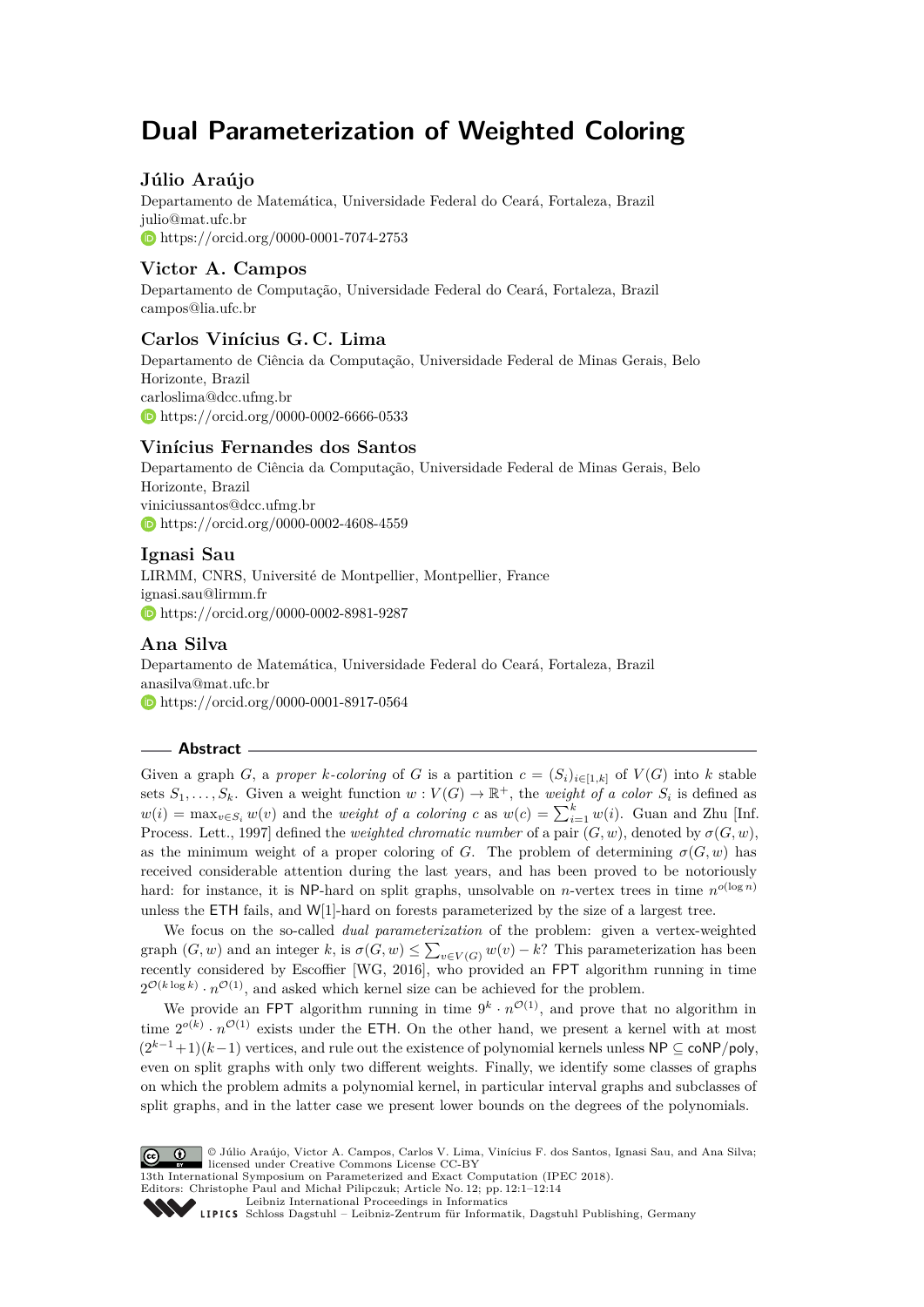## **12:2 Dual Parameterization of Weighted Coloring**

**2012 ACM Subject Classification** Mathematics of computing → Graph algorithms, Theory of computation  $\rightarrow$  Parameterized complexity and exact algorithms

**Keywords and phrases** weighted coloring, max coloring, parameterized complexity, dual parameterization, FPT algorithms, polynomial kernels, split graphs, interval graphs

**Digital Object Identifier** [10.4230/LIPIcs.IPEC.2018.12](https://doi.org/10.4230/LIPIcs.IPEC.2018.12)

**Related Version** A full version of this article is permanently available at [https://arxiv.org/](https://arxiv.org/abs/1805.06699) [abs/1805.06699](https://arxiv.org/abs/1805.06699).

**Funding** Work supported by French projects DEMOGRAPH (ANR-16-CE40-0028) and ESIGMA (ANR-17-CE23-0010), and by Brazilian projects CNPq 306262/2014-2, CNPq 311013/2015-5, CNPq Universal 421660/2016-3, CNPq Universal 401519/2016-3, FAPEMIG, Funcap PNE-0112- 00061.01.00/16, and Coordenação de Aperfeiçoamento de Pessoal de Nível Superior - Brasil (CAPES) - Finance Code 001.

**Acknowledgements** We would like to thank the anonymous reviewers for carefully reading the article, in particular for spotting a flaw in the proof of Claim [5,](#page-9-0) which we rewrote completely in a simpler way. We also thank Mikko Koivisto for pointing us to reference [\[4\]](#page-12-0).

# **1 Introduction**

A *(vertex)*  $k$ *-coloring* of a graph  $G = (V, E)$  is a function  $c : V(G) \rightarrow \{1, \ldots, k\}$ . Such coloring *c* is *proper* if  $c(u) \neq c(v)$  for every edge  $\{u, v\} \in E(G)$ . All the colorings we consider in this paper are proper, hence we may omit the word "proper". The *chromatic number*  $\chi(G)$  of *G* is the minimum integer *k* such that *G* admits a *k*-coloring. Given a graph *G*, determining  $\chi(G)$  is the goal of the classical VERTEX COLORING problem. If *c* is a *k*-coloring of *G*, then  $S_i = \{u \in V(G) \mid c(u) = i\}$  is a stable (or independent) set. With slight abuse of notation, we shall also call such a set  $S_i$  a *color*.

In this paper we study a generalization of VERTEX COLORING for vertex-weighted graphs that has been defined by Guan and Zhu [\[24\]](#page-13-1). Given a graph *G* and a weight function  $w: V(G) \to \mathbb{R}^+$ , the *weight of a color*  $S_i$  is defined as  $w(i) = \max_{v \in S_i} w(v)$ . Then, the *weight of a coloring c* is  $w(c) = \sum_{i=1}^{k} w(i)$ . In the WEIGHTED COLORING problem, the goal is to determine the *weighted chromatic number* of a pair  $(G, w)$ , denoted by  $\sigma(G, w)$ , which is the minimum weight of a coloring of  $(G, w)$ . A coloring *c* of *G* such that  $w(c) = \sigma(G, w)$  is an *optimal weighted coloring*. Guan and Zhu [\[24\]](#page-13-1) also defined, for a positive integer  $r$ ,  $\sigma(G, w; r)$ as the minimum of  $w(c)$  among all *r*-colorings *c* of *G*, or as  $+\infty$  if no *r*-coloring exists. Note that  $\sigma(G, w) = \min_{r>1} \sigma(G, w; r)$ . It is worth mentioning that the WEIGHTED COLORING problem is also sometimes called Max-Coloring in the literature; see for instance [\[34,](#page-13-2) [37,](#page-13-3) [18\]](#page-12-1). Guan and Zhu defined this problem in order to study practical applications related to resource allocation, which they describe in detail in [\[24\]](#page-13-1). One should observe that if all the vertex weights are equal to one, then  $\sigma(G, w) = \chi(G)$ , for every graph *G*. Consequently, determining  $\sigma(G, w)$  is an NP-hard problem on general graphs [\[33\]](#page-13-4). In fact, this problem has been shown to be NP-hard even on very restricted graph classes, such as split graphs with only two different weights, interval graphs, triangle-free planar graphs with bounded degree, and bipartite graphs [\[12,](#page-12-2) [11,](#page-12-3) [19\]](#page-12-4). On the other hand, the weighted chromatic number of cographs and of some subclasses of bipartite graphs can be found in polynomial time [\[12,](#page-12-2) [11\]](#page-12-3).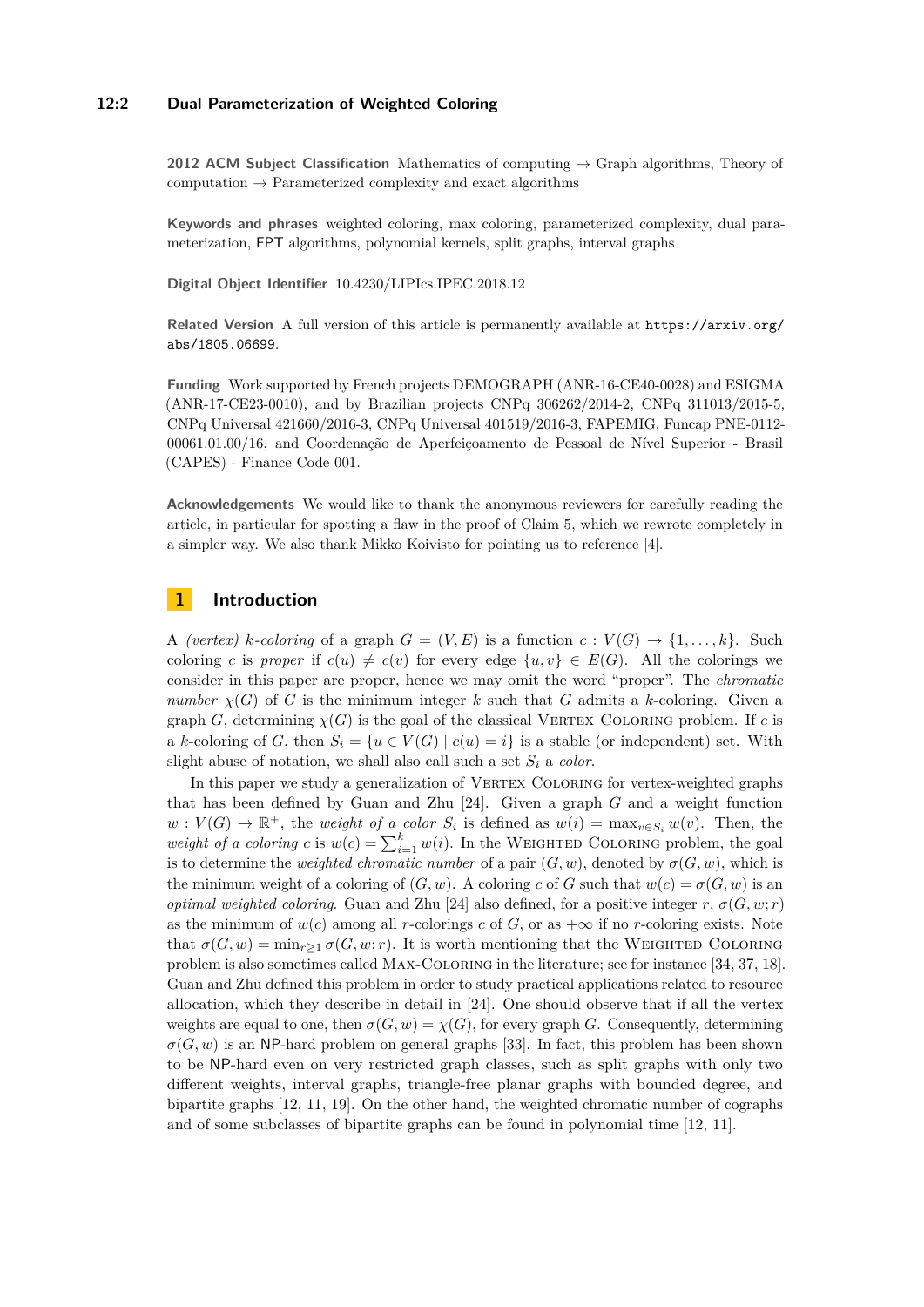The complexity of WEIGHTED COLORING on trees (and forests) has attracted considerable attention in the literature. Guan and Zhu [\[24\]](#page-13-1) left as an open problem whether WEIGHTED Coloring is polynomial on trees and, more generally, on graphs of bounded treewidth. Escoffier et al. [\[19\]](#page-12-4) found a polynomial-time approximation scheme to solve WEIGHTED Coloring on bounded treewidth graphs, and Kavitha and Mestre [\[34\]](#page-13-2) showed that the problem is in P on the class of trees where vertices with degree at least three induce a stable set. But the question of Guan and Zhu has been answered only recently, when Araújo et al. [\[2\]](#page-11-0) showed that, unless the Exponential Time Hypothesis  $(ETH)^1$  $(ETH)^1$  fails, there is no algorithm computing the weighted chromatic number of *n*-vertex trees in time  $n^{o(\log n)}$ . Moreover, as discussed in [\[2\]](#page-11-0), this lower bound is tight. Very recently Araújo et al. [\[1\]](#page-11-1) focused on the parameterized complexity of computing  $\sigma(G, w)$  and  $\sigma(G, w; r)$  when *G* is a forest, and they

and that computing  $\sigma(G, w; r)$  is W[2]-hard parameterized by *r*. In view of the above discussion, we can conclude that WEIGHTED COLORING is a particularly hard problem from a computational point of view, and that the positive results in the literature are quite scarce. In this paper we adopt the perspective of parameterized complexity and consider the *dual parameterization* of the problem, which we call Dual WEIGHTED COLORING and is formally defined as follows:

proved that computing  $\sigma(G, w)$  is W[1]-hard parameterized by the size of a largest tree of *G*,

Dual Weighted Coloring **Input:** A vertex-weighted graph  $(G, w)$  and a positive integer  $k$ . **Parameter:** *k*. **Question:** Is  $\sigma(G, w) \le \sum_{v \in V(G)} w(v) - k$ ?

Since by definition of parameterized problem (cf. [\[16,](#page-12-5) [10\]](#page-12-6)) the parameter needs to be a non-negative integer, for the above parameterization to make sense we will assume henceforth that all vertex-weights are positive integers. We will denote by *n* the number of vertices of the input graph of DUAL WEIGHTED COLORING.

The motivation for considering such parameterization is to take as the parameter the "savings" with respect to the trivial upper bound of  $\sum_{v \in V(G)} w(v)$  on  $\sigma(G, w)$ . This approach has proved to be very useful for the classical VERTEX COLORING problem, especially from the approximation point of view [\[13,](#page-12-7) [28,](#page-13-5) [26,](#page-13-6) [27,](#page-13-7) [17,](#page-12-8) [18\]](#page-12-1). From a parameterized perspective, Chor et al. [\[9\]](#page-12-9) presented an FPT algorithm for DUAL VERTEX COLORING. Concerning kernelization, it is not difficult to see [\[10,](#page-12-6) Exercise 2.22] that the problem admits a kernel with at most 3*k* vertices, by applying the so-called *crown reduction rule* to the complement of the input graph *G*. Other results concerning dual parameterization are, for instance, FPT algorithms for the Grundy and *b*-chromatic numbers of a graph [\[29\]](#page-13-8), the parameterized approximability of subset graph problems [\[8\]](#page-12-10), or the existence of polynomial kernels for the SET COVER and HITTING SET problems [\[25,](#page-13-9) [3\]](#page-12-11).

The dual parameterization of the WEIGHTED COLORING problem, under the equivalent name of Max Coloring, has been recently considered by Escoffier [\[18\]](#page-12-1), who provided an FPT algorithm running in time  $2^{\mathcal{O}(k \log k)} \cdot n^{\mathcal{O}(1)}$ , and asked which is the smallest kernel size that can be achieved for the problem.

**Our results.** Improving over Escoffier's algorithm [\[18\]](#page-12-1), our first result is an FPT algorithm for DUAL WEIGHTED COLORING running in time  $9^k \cdot n^{\mathcal{O}(1)}$ , based on some standard dynamic programming ideas used in coloring and partition problems (see, for example, [\[35\]](#page-13-10) and [\[20,](#page-12-12)

<span id="page-2-0"></span><sup>&</sup>lt;sup>1</sup> The ETH states that 3-SAT cannot be solved in subexponential time; see [\[32,](#page-13-11) [31\]](#page-13-12) for more details.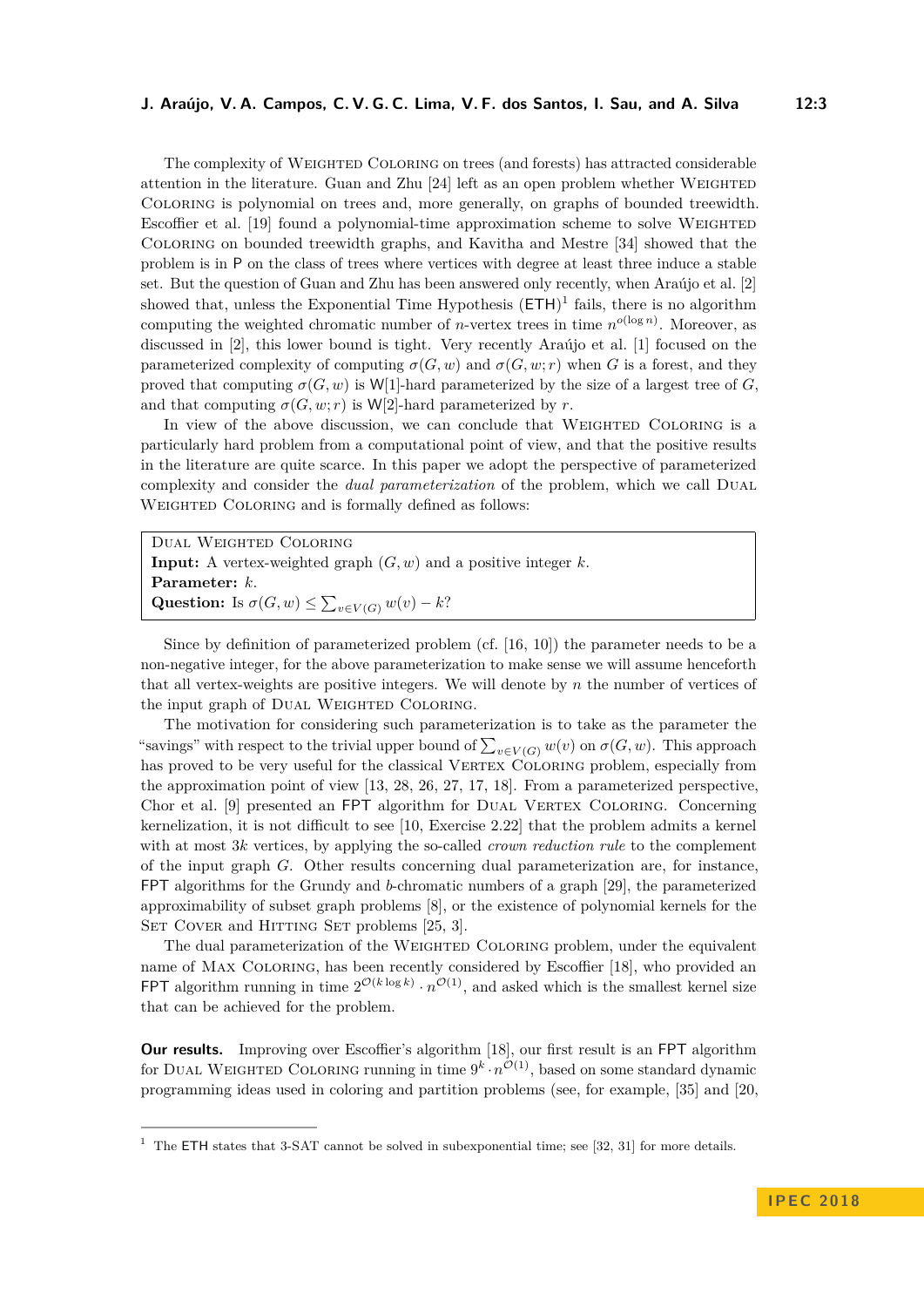## **12:4 Dual Parameterization of Weighted Coloring**

Section 3.1.2.]. It is easy to see that a subexponential algorithm is unlikely to exist. Indeed, consider the 3-Coloring problem, which corresponds to the unweighted version of Dual WEIGHTED COLORING with parameter  $k = n - 3$ . Since 3-COLORING cannot be solved in time  $2^{o(n)}$  under the ETH [\[36\]](#page-13-13), the existence of an algorithm for DUAL WEIGHTED COLORING running in time  $2^{o(k)} \cdot n^{\mathcal{O}(1)}$  would imply, in particular, an algorithm for 3-COLORING running in time  $2^{o(k)} \cdot n^{\mathcal{O}(1)} = 2^{o(n)}$ , contradicting the ETH.

Our main contribution concerns the existence of (polynomial) kernels for DUAL WEIGHTED Coloring. By the well-known equivalence of admitting an FPT algorithm and a kernel  $(cf. [16, 10])$  $(cf. [16, 10])$  $(cf. [16, 10])$  $(cf. [16, 10])$  $(cf. [16, 10])$ , the FPT algorithm mentioned above directly yields a kernel for DUAL WEIGHTED COLORING of size at most  $9^k$ . On the one hand, we considerably improve this bound by providing a kernel with at most  $(2^{k-1} + 1)(k-1)$  vertices, inspired by an approach attributed to Jan Arne Telle [\[16,](#page-12-5) Exercise 4.12.12] for obtaining a quadratic kernel for DUAL VERTEX Coloring. On the other hand, we complement this result by showing that, unlike the Dual Vertex Coloring problem, Dual Weighted Coloring does not admit a polynomial kernel unless  $NP \subseteq \mathsf{coNP/poly}$ , even on split graphs with only two different weights. We prove this result by a polynomial parameter transformation from the SET COVER problem parameterized by the size of the universe, proved not to admit polynomial kernels unless NP ⊆ coNP*/*poly by Dom et al. [\[15\]](#page-12-13). Our reduction is an appropriate modification of a reduction of Demange et al. [\[12\]](#page-12-2) to prove the NP-hardness of WEIGHTED COLORING on split graphs. Altogether, these results answer Escoffier's question [\[18\]](#page-12-1) about the smallest kernel size for the problem.

Motivated by the above hardness result, it is natural to identify graph classes on which the Dual Weighted Coloring problem admits polynomial kernels. We prove that this is the case of graph classes with bounded clique number and of interval graphs, for which we present a linear and a cubic kernel, respectively. Finally, we identify subclasses of split graphs admitting polynomial kernels. Namely, we prove that Dual Weighted Coloring restricted to split graphs where each vertex in the clique has at most *d* non-neighbors in the stable set, for some constant  $d \geq 1$ , admits a kernel with at most  $k^{d+1}$  vertices. We show that the dependency on *d* in the exponent is necessary, by proving that for any  $d \geq 2$  and  $\varepsilon > 0$ , a kernel with  $\mathcal{O}(k^{\frac{d-3}{2}-\varepsilon})$  vertices on that graph class does not exist unless  $\mathsf{NP} \subseteq \mathsf{coNP/poly}$ . In other words, we rule out the existence of a *uniform* kernel, that is, a kernel of size  $f(d) \cdot k^{\mathcal{O}(1)}$ for any function *f*.

**Organization of the paper.** In Section [2](#page-3-0) we present some basic preliminaries about graphs and parameterized complexity. In Section [3](#page-4-0) we present the FPT algorithm and in Section [4](#page-5-0) we provide the kernelization results. Finally, we conclude the article in Section [5.](#page-11-2)

# <span id="page-3-0"></span>**2 Preliminaries**

**Graphs.** We use standard graph-theoretic notation, and we consider simple undirected graphs without loops or multiple edges; see [\[14\]](#page-12-14) for any undefined terminology. Given a graph  $G = (V, E), X \subseteq V$ , and  $v \in V$ , we denote  $N_X(v) = N(v) \cap X$ , where  $N(v) = \{u \in V, v \in V\}$  $V \mid \{u, v\} \in E\}$ , and  $\overline{N_X}(v) = X \setminus \{N_X(v) \cup \{v\}\}\$ . An *antimatching* in a graph *G* is a matching in the complement of *G*. Two vertices  $u, v \in V(G)$  are *twins* if  $N(u) = N(v)$ . A vertex  $v \in V(G)$  is *universal* if  $N(v) = V(G) \setminus \{v\}$ . A graph *G* is a *split graph* if  $V(G)$ can be partitioned into an independent set and a clique, and an *interval graph* if one can associate a real interval with each vertex, so that two vertices are adjacent if and only if the corresponding intervals intersect.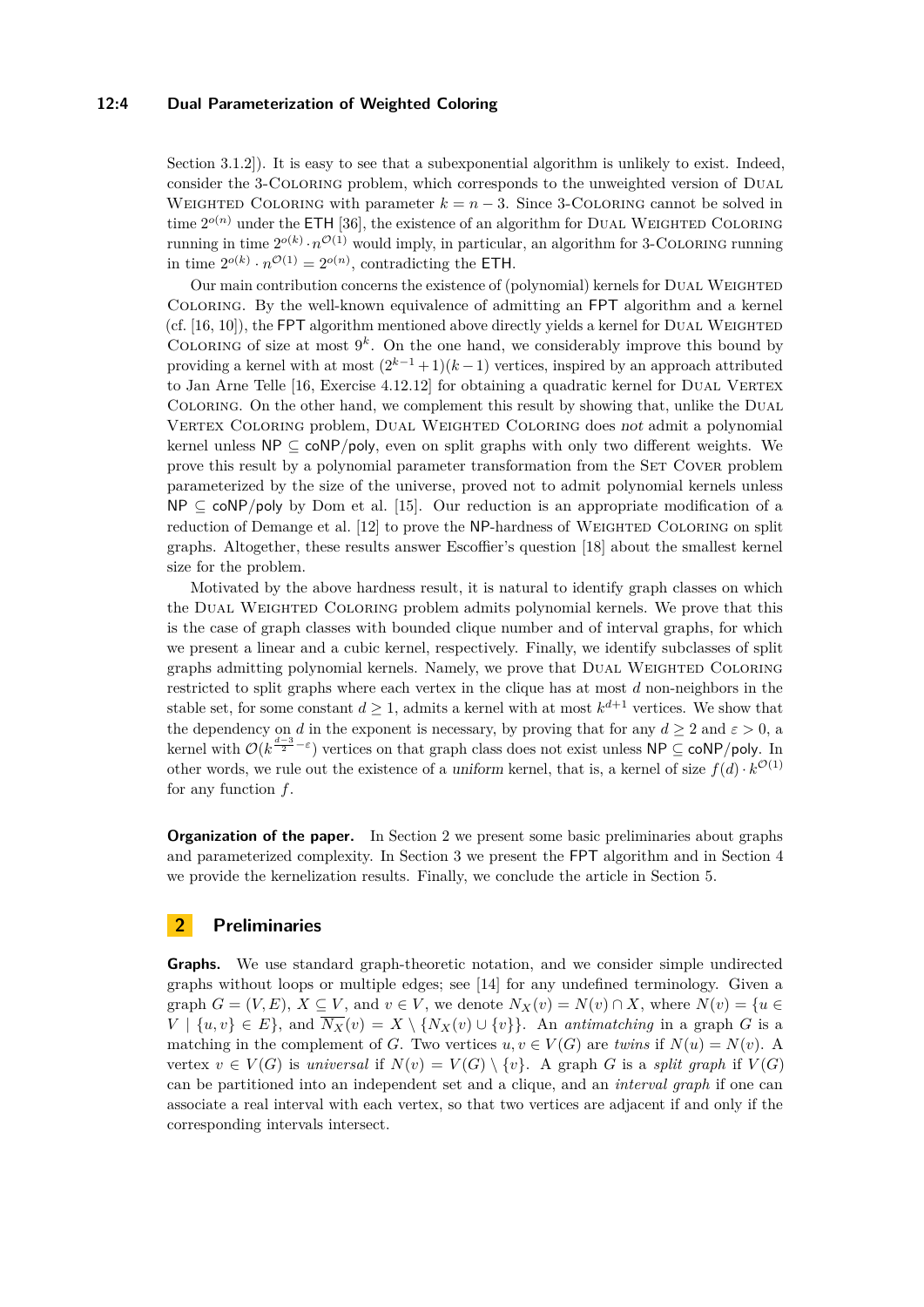**Parameterized complexity.** We refer the reader to [\[16,](#page-12-5) [10\]](#page-12-6) for basic background on parameterized complexity, and we recall here only some basic definitions, with special emphasis on tools for polynomial kernelization. A *parameterized problem* is a language  $L \subseteq \Sigma^* \times \mathbb{N}$ . For an instance  $I = (x, k) \in \Sigma^* \times \mathbb{N}$ , *k* is called the *parameter*. A parameterized problem is *fixed-parameter tractable* (FPT) if there exists an algorithm A, a computable function *f*, and a constant *c* such that given an instance  $I = (x, k)$ , A (called an FPT *algorithm*) correctly decides whether  $I \in L$  in time bounded by  $f(k) \cdot |I|^c$ .

A fundamental concept in parameterized complexity is that of *kernelization*. A kernelization algorithm, or just *kernel*, for a parameterized problem  $\Pi$  takes an instance  $(x, k)$ of the problem and, in time polynomial in  $|x| + k$ , outputs an instance  $(x', k')$  such that  $|x'|, k' \leq g(k)$  for some function *g*, and  $(x, k) \in \Pi$  if and only if  $(x', k') \in \Pi$ . The function *g* is called the *size* of the kernel and may be viewed as a measure of the "compressibility" of a problem using polynomial-time preprocessing rules. A kernel is called *polynomial* (resp. *linear*) if the function  $g(k)$  is a polynomial (resp. linear) function in k. A breakthrough result of Bodlaender et al. [\[5\]](#page-12-15) gave the first framework for proving that certain parameterized problems do not admit polynomial kernels, by establishing so-called *composition algorithms*. Together with a result of Fortnow and Santhanam [\[21\]](#page-13-14) this allows to exclude polynomial kernels under the assumption that  $NP \nsubseteq \text{coNP/poly}$ , otherwise implying a collapse of the polynomial hierarchy to its third level [\[38\]](#page-13-15). Very successful notions for proving such type of result are those of *cross-composition*, introduced by Bodlaender et al. [\[6\]](#page-12-16), and of *polynomial parameter transformation*, introduced by Bodlaender et al. [\[7\]](#page-12-17). We need to define the latter. A polynomial parameter transformation from a parameterized problem *P* to a parameterized problem  $Q$  is an algorithm that, given an instance  $(x, k)$  of  $P$ , computes in polynomial time an equivalent instance  $(x', k')$  of *Q* such that  $k'$  is bounded by a polynomial depending only on *k*.

Within parameterized problems, the class  $W[1]$  may be seen as the parameterized equivalent to the class NP of classical optimization problems. Without entering into details (see [\[16,](#page-12-5) [10\]](#page-12-6) for the formal definitions), a parameterized problem being W[1]-*hard* can be seen as a strong evidence that this problem is not FPT. The class W[2] of parameterized problems is a class that contains W[1], and such that the problems that are W[2]-*hard* are even more unlikely to be FPT than those that are W[1]-hard (again, see [\[16,](#page-12-5) [10\]](#page-12-6) for the formal definitions).

## <span id="page-4-0"></span>**3 FPT algorithm**

In this section we present an FPT algorithm for the DUAL WEIGHTED COLORING problem.

<span id="page-4-1"></span>**Fheorem 1.** The DUAL WEIGHTED COLORING problem can be solved in time  $9^k \cdot n^{\mathcal{O}(1)}$ .

**Proof.** We start by computing a maximum unweighted antimatching  $\overline{M}$  in *G* (this idea has been already used, in particular, in [\[12\]](#page-12-2)); note that this can be done in polynomial time by computing a maximum matching in the complement of *G*. If  $|\overline{M}| \geq k$ , since we assume that all the vertex weights are at least 1, by putting in the same color class each pair of vertices that belong to a non-edge of  $M$  and coloring any other vertex with a new color, we obtain a coloring of *G* with weight at most  $\sum_{v \in V(G)} w(v) - k$ , and we can output a constant-sized yes-instance. Thus, we assume henceforth that  $|\bar{M}| \leq k - 1$ .

Let  $V(\overline{M}) \subset V(G)$  be the set of vertices that appear in the non-edges in  $\overline{M}$ . Since  $\overline{M}$  is maximum, the set of vertices  $K := V(G) \setminus V(M)$  induces a clique in *G*. Note that, in any coloring *c* of *G*, at least |*K*| colors will be needed. Let  $K = \{v_1, \ldots, v_{|K|}\}\$ and let  $c(v_i) = c_i$ .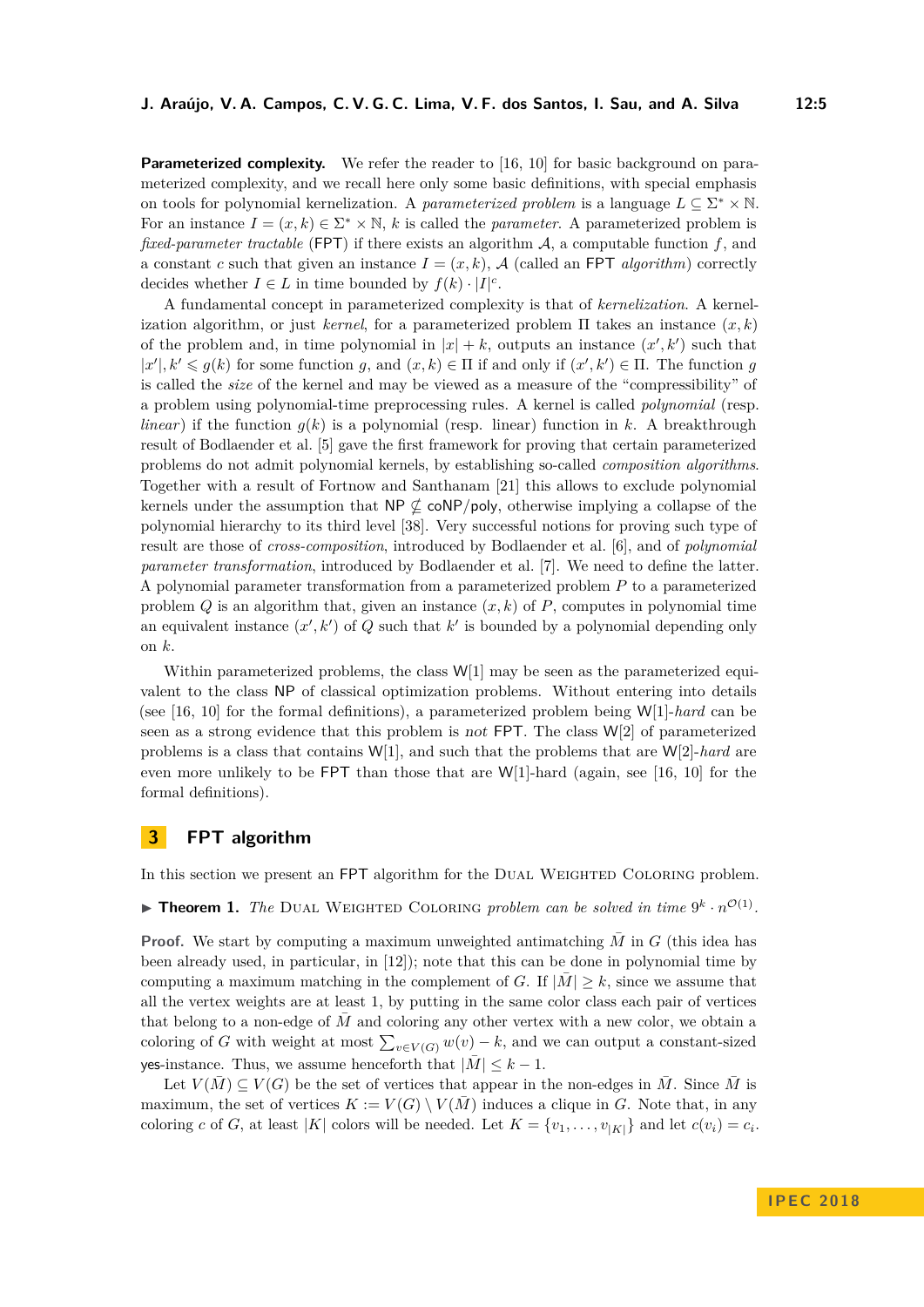## **12:6 Dual Parameterization of Weighted Coloring**

Hence, it remains just to color the vertices in  $V(\overline{M})$ , which may be colored with some colors previously used in *K* or with new ones.

Let  $X \subseteq V(M)$  and  $0 \leq i \leq |K|$ . We define  $T(X, i)$  as the minimum weight of a coloring of  $G[K \cup X]$  such that no color  $c_j$ , for  $j > i$ , is assigned to a vertex of X, i.e., the colors assigned to vertices in *X* are either from the set  $\{c_1, \ldots, c_i\}$  or new colors not assigned to any vertex of *K*. Note that, by definition,  $\sigma(G, w) = T(V(\overline{M}), |K|)$ .

We now describe how to compute  $T(X, i)$  for every  $X \subseteq V(\overline{M})$  and every  $0 \leq i \leq |K|$ . If  $X = \emptyset$ , then, for any *i*,

$$
T(\emptyset, i) = \sum_{v \in K} w(v),
$$

since  $K$  is a clique. This can be done in linear time.

If  $i = 0$ , then the colors used in *K* and in *X* are disjoint. By applying brute force over all possible stable sets of *X* we get

$$
T(X,0) = \min_{\substack{\emptyset \neq S \subseteq X \\ S \text{ stable}}} T(X \setminus S,0) + w(S),
$$

where  $w(S) = \max_{v \in S} w(v)$ . The values  $T(X, 0)$ , for all possible sets  $X \subseteq V(\overline{M})$ , can be computed in time

$$
\left(\sum_{j=0}^{|V(\bar{M})|} \binom{|V(\bar{M})|}{j} \cdot 2^j \right) \cdot n^{\mathcal{O}(1)} = 3^{|V(\bar{M})|} \cdot n^{\mathcal{O}(1)},
$$

corresponding to considering the sets *X* by increasing size and choosing an arbitrary subset *S* inside *X*, and where the polynomial factor comes from checking whether such a set *S* is stable or not.

Now, if  $i > 0$  and  $X \neq \emptyset$ , we have two possibilities, namely either color  $c_i$  is used in  $V(\overline{M})$ or not. If  $c_i$  is not used, clearly we have  $T(X, i) = T(X, i - 1)$ . Otherwise, there is a non-empty set  $S \subseteq X$  of vertices colored with color  $c_i$ . Therefore, taking into account both cases, we can iterate over every possible set  $S \subseteq X$  and compute  $T(X, i)$  as follows:

$$
T(X,i) = \min_{\substack{S \subseteq X \\ S \cup \{v_i\} \text{ stable}}} T(X \setminus S, i-1) + w(S \cup \{v_i\}) - w(v_i).
$$

Here we have to subtract the weight of  $v_i$ , which was, in the partial solution  $T(X \setminus S, i-1)$ , the weight of color  $c_i$ , and replace it by  $w(S \cup \{v_i\})$ , which may be larger. As in the previous case, for every *i* it is possible to compute  $T(X, i)$  for every *X* in time  $3^{|V(\bar{M})|} \cdot n^{\mathcal{O}(1)}$ .

Hence, since  $|V(\overline{M})| \leq 2k - 2$ , in time bounded by  $3^{2k} \cdot n^{\mathcal{O}(1)} = 9^k \cdot n^{\mathcal{O}(1)}$  we can compute  $T(V(\overline{M}), |K|) = \sigma(G, w)$  and answer whether  $\sigma(G, w) \le \sum_{v \in V(G)} w(v) - k$  or not.

# <span id="page-5-0"></span>**4 Kernelization results**

In this section we focus on the existence of (polynomial) kernels for DUAL WEIGHTED Coloring.

<span id="page-5-1"></span>**Findmen 2.** *The* DUAL WEIGHTED COLORING *problem admits a kernel with at most*  $(2^{k-1} + 1) \cdot (k-1)$  *vertices.* 

**Proof.** We start with the following trivial polynomial-time reduction rule.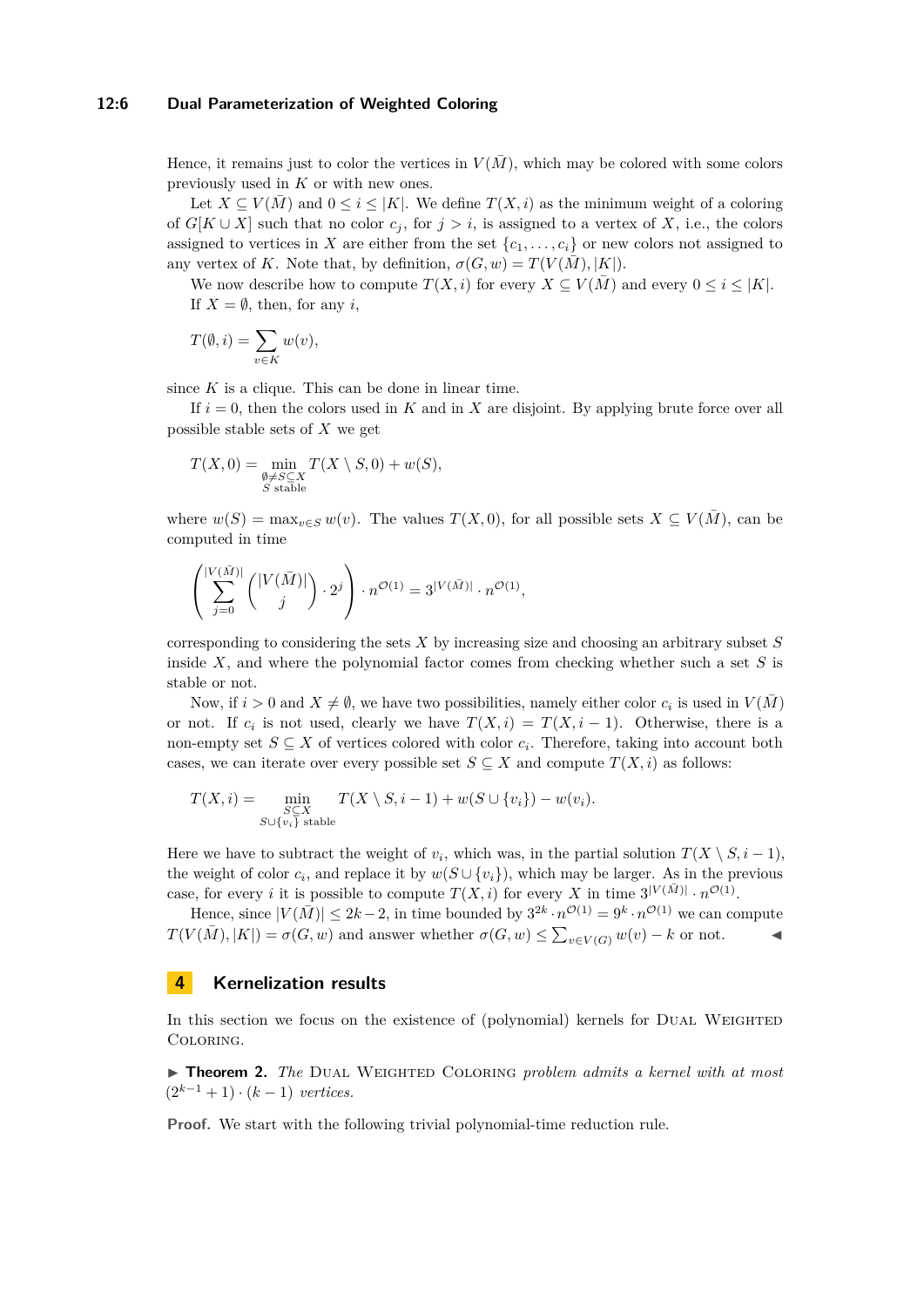**Rule 1.** If *G* contains a universal vertex, delete it.

#### $\blacktriangleright$  **Claim 1.** *Rule 1 is safe.*

**Proof.** Since a universal vertex *u* appears as a singleton in any proper coloring of *G*, it follows  $\text{that } \sigma(G, w) \leq \sum_{v \in V(G)} w(v) - k \text{ if and only if } \sigma(G - \{u\}, w) \leq \sum_{v \in V(G) \setminus \{u\}} w(v) - k.$   $\blacktriangleleft$ 

As in the proof of Theorem [1,](#page-4-1) we compute in polynomial time a maximum unweighted antimatching  $\overline{M}$  in *G*. Again, if  $|\overline{M}| > k$ , we can correctly answer that we have a yes-instance, so we assume henceforth that  $|\bar{M}| \leq k - 1$ . Let again  $V(\bar{M}) \subseteq V(G)$  be the set of vertices that appear in the non-edges in  $\overline{M}$ , and recall that since  $\overline{M}$  is maximum, the set of vertices  $K = V(G) \setminus V(\overline{M})$  induces a clique in *G*.

We now partition  $K$  into a set of equivalence classes  $\mathcal C$  according to the neighborhood in *V* ( $\overline{M}$ ). That is,  $u, v \in K$  belong to the same class in *C* if and only if  $N_{V(\overline{M})}(u) =$  $N_{V(\bar{M})}(v)$ . Note that C can be constructed in polynomial time, by iteratively processing the vertices of K, comparing the neighborhood in  $V(M)$  of the currently processed vertex *v* with those of the already processed vertices, and creating a new class containing only  $v$  if no class has exactly the set  $N_{V(\bar{M})}(v)$  as neighbors in  $V(\bar{M})$ . Given an equivalence class  $C \in \mathcal{C}$  and a non-edge  $\bar{e} \in \bar{M}$ , we denote by  $N_{\bar{e}}(C)$  the set of neighbors of any vertex in C in the set consisting of the two endpoints of  $\bar{e}$ . We proceed to analyze the number and the size of the classes in C. We start with an easy claim.

<span id="page-6-0"></span>► Claim 2. Let  $C \in \mathcal{C}$  be an equivalence class with  $|C| \geq 2$ . For every non-edge  $\overline{e} \in \overline{M}$  it *holds that*  $|N_{\bar{e}}(C)| \geq 1$ *.* 

**Proof.** Suppose for contradiction that  $|N_{\bar{e}}(C)| = 0$ , let *x*, *y* be the endvertices of  $\bar{e}$ , and let  $u, v$  be any two vertices in *C*. Then we can obtain from *M* a larger antimatching *M*<sup> $\prime$ </sup> by replacing the non-edge  $\{x, y\}$  with the two non-edges  $\{u, x\}$  and  $\{v, y\}$ , a contradiction.

In the next claim we restrict further the neighborhoods of the equivalence classes in  $V(\bar{C})$ .

<span id="page-6-1"></span>► Claim 3. Let  $C_1, C_2 \in \mathcal{C}$  be two equivalence classes and let  $\overline{e} \in \overline{M}$  be a non-edge with *endpoints x and y. Then it is not possible that*  $x \notin N_{\bar{e}}(C_1)$  *and*  $y \notin N_{\bar{e}}(C_2)$ *, or vice versa.* 

**Proof.** Suppose for contradiction that  $x \notin N_{\bar{e}}(C_1)$  and  $y \notin N_{\bar{e}}(C_2)$ , and let  $u \in C_1$  and  $v \in C_2$ . Then we can obtain from  $\overline{M}$  a larger antimatching  $\overline{M}$ <sup> $\prime$ </sup> by replacing the nonedge  $\{x, y\}$  with the two non-edges  $\{u, x\}$  and  $\{v, y\}$ , a contradiction.

We call an equivalence class  $C \in \mathcal{C}$  *special* if for some non-edge  $\bar{e} \in \bar{M}$ ,  $|N_{\bar{e}}(C)| = 0$ , and we call such an  $\bar{e}$  a *special* non-edge; otherwise we call an equivalence class *normal*. We call a non-edge  $\bar{e} \in \bar{M}$  *normal* if for every  $C \in \mathcal{C}$ ,  $|N_{\bar{e}}(C)| \geq 1$ . Let  $k_{\mathsf{s}}$  and  $k_{\mathsf{n}}$  be the number of special and normal non-edges in  $\overline{M}$ , respectively, and note that  $k_s + k_n = |\overline{M}| \leq k - 1$ .

By Claim [2,](#page-6-0) every special class contains exactly one vertex. If  $\bar{e} \in \bar{M}$  is a special non-edge and  $C \in \mathcal{C}$  is such that  $|N_{\bar{e}}(C)| = 0$ , then Claim [3](#page-6-1) implies that for every other class  $C' \in \mathcal{C}$ different from *C*, it holds that  $|N_{\bar{e}}(C')|=2$ . Therefore, the number of special classes in *C* is at most the number of special non-edges in  $\overline{M}$ , that is, at most  $k_{\mathsf{s}}$ .

Let  $\bar{e} \in \bar{M}$  be a normal non-edge with endpoints  $x, y$ , let  $C \in \mathcal{C}$  be such that  $|N_{\bar{e}}(C)| = 1$ , and assume that  $N_{\bar{e}}(C) = \{x\}$ . Then Claim [3](#page-6-1) implies that for every class  $C' \in \mathcal{C}$  such that  $|N_{\bar{e}}(C')|=1$ , it holds that  $N_{\bar{e}}(C')=\{x\}$ . Hence, every normal non-edge  $\bar{e}\in\bar{M}$  has at most one endpoint that has some non-neighbor in *K*; we call such a vertex the *avoidable* vertex of  $\bar{e}$ . This means that for every normal class  $C \in \mathcal{C}$  and every non-edge  $\bar{e} \in \bar{M}$ , there are exactly two possibilities: either  $|N_{\bar{e}}(C)| = 2$ , or  $|N_{\bar{e}}(C)| = 1$  and  $N_{\bar{e}}(C)$  consists of the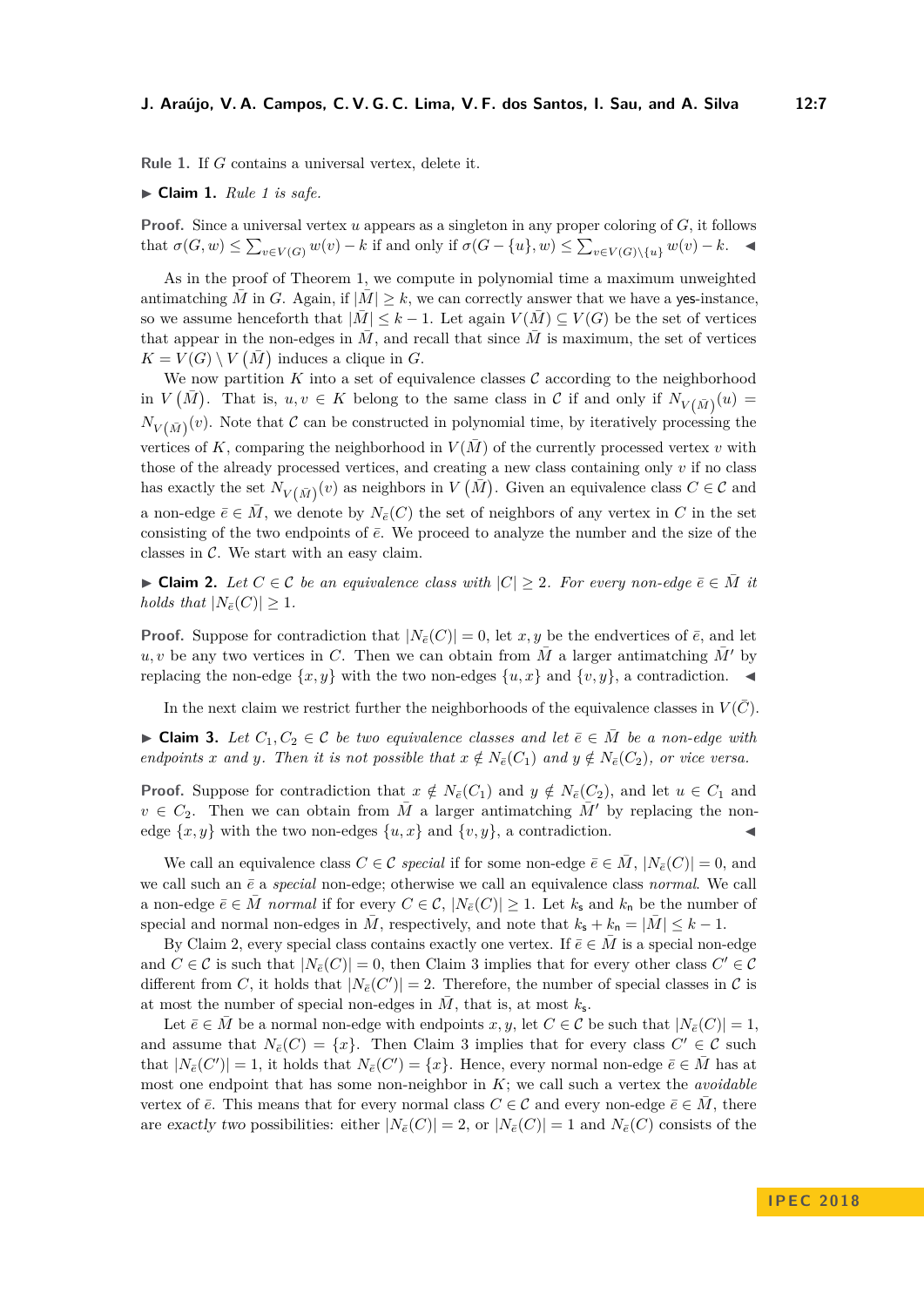## **12:8 Dual Parameterization of Weighted Coloring**

endpoint of  $\bar{e}$  distinct from its avoidable vertex. Moreover, by Claim [3](#page-6-1) the latter case can only occur if  $\bar{e}$  is a normal non-edge. Therefore, the number of normal classes in  $\mathcal C$  is at most  $2^{k_n}-1$ , corresponding to all the choices of neighborhoods in the set consisting of the avoidable vertices in the normal edges in  $\overline{M}$ , and excluding the class *C* with  $N_{V(\overline{M})}(C) = V(\overline{M})$ , since these vertices would be deleted by Rule 1.

Finally, in order to bound the size of the equivalence classes in  $\mathcal{C}$ , we state the following reduction rule, which says that it is enough to keep, for each equivalence class, the  $|\bar{M}|$ heaviest vertices.

- **Rule 2.** Suppose there exists an equivalence class  $C \in \mathcal{C}$  with  $|C| > |M|$ . Let  $W \subseteq C$  be a subset of vertices with  $|W| = |\overline{M}|$  and such that, if  $u \in W$  and  $v \in C \setminus W$ , then  $w(u) \geq w(v)$ . Delete from *G* all the vertices in  $C \setminus W$ .
- $\blacktriangleright$  **Claim 4.** *Rule 2 is safe.*

**Proof.** We need to prove that if  $(G', w, k)$  results from  $(G, w, k)$  after the application of Rule 2, then  $(G, w, k)$  and  $(G', w, k)$  are equivalent instances of DUAL WEIGHTED COLORING.

Assume first that  $\sigma(G', w) \leq \sum_{v \in V(G')} w(v) - k$ , and let *c*' be a coloring of  $(G', w)$ satisfying this bound. We define a coloring  $c$  of  $(G, w)$  starting from  $c'$  and creating a new color for each of the vertices in  $C \setminus W$ . Clearly,  $w(c) = w(c') + \sum_{v \in C \setminus W} w(v) \leq \sum_{v \in V(G)} w(v) - k$ .

Conversely, assume that  $\sigma(G, w) \le \sum_{v \in V(G)} w(v) - k$ , and let *c* be a coloring of  $(G, w)$ satisfying this bound. Due to Rule 1, we can clearly assume that  $|\overline{M}| \geq 1$ . Hence, since Rule 2 has been applied on  $C \in \mathcal{C}$ , it follows that  $|C| \geq 2$ . Thus, by Claim [2,](#page-6-0) we have that for every non-edge  $\bar{e} \in M$ ,  $|N_{\bar{e}}(C)| \geq 1$ . This implies, together with the fact that the vertices in *C* induce a clique, that in the coloring c of  $(G, w)$ , at most  $|M|$  vertices of C appear in colors containing vertices of  $V(M)$ , and every other vertex in *C* is a singleton in its color. Let  $T \subseteq C$ be this set of at most |*M*| vertices, and let  $W \subseteq C$  be the set such that Rule 2 has deleted from *G* the vertices in  $C \setminus W$ . We iteratively modify the coloring *c* by updating the set *T* as follows (the set *W* remains the same). While there exists a vertex  $u \in V(G)$  such that  $u \in T$ and  $u \notin W$ , let  $v \in W$  such that  $v \notin T$  (note that vertex *v* exists, since  $|T| \leq |M| = |W|$ ), and swap  $u$  and  $v$  in the coloring, that is, now  $u$  is a singleton in its color and  $v$  is in a color containing vertices of  $V(M)$ . Since *u* and *v* are twins, this procedure indeed creates a proper coloring of *G*, which we also call *c* with abuse of notation. Let us now argue that the weight of the coloring has not increased. Note that since  $u \notin W$  and  $v \in W$ , it follows that  $w(v) \geq w(u)$ . If we denote by  $S_i$  and  $S_j$  the colors of *c* before the swapping, so that  $u \in S_i$  and  $S_j = \{v\}$ , and by  $S'_i$  and  $S'_j$  the corresponding colors after the swapping, note that  $w(S_i) \ge w(u), w(S_j) = w(v), w(S_i') = \max\{w(S_i), w(v)\}\$ , and  $w(S_j') = w(u)$ . Therefore,

$$
w(S'_i) + w(S'_j) = \max\{w(S_i), w(v)\} + w(u) \le w(S_i) + w(v) = w(S_i) + w(S_j),
$$

where we have used that  $w(v) \geq w(u)$ . Thus, at the end of this procedure we obtain a coloring *c* with  $w(c) \le \sum_{v \in V(G)} w(v) - k$  such that every vertex in  $C \setminus W$  is a singleton in its color class. We define c' to be the restriction of c to G'. Since every vertex in  $C \setminus W =$  $V(G) \setminus V(G')$  is a singleton in its color class in *c*, it follows that

$$
w(c') = w(c) - \sum_{v \in C \setminus W} w(v) \le \left(\sum_{v \in V(G)} w(v) - k\right) - \sum_{v \in C \setminus W} w(v) = \sum_{v \in V(G')} w(v) - k,
$$

and the claim follows.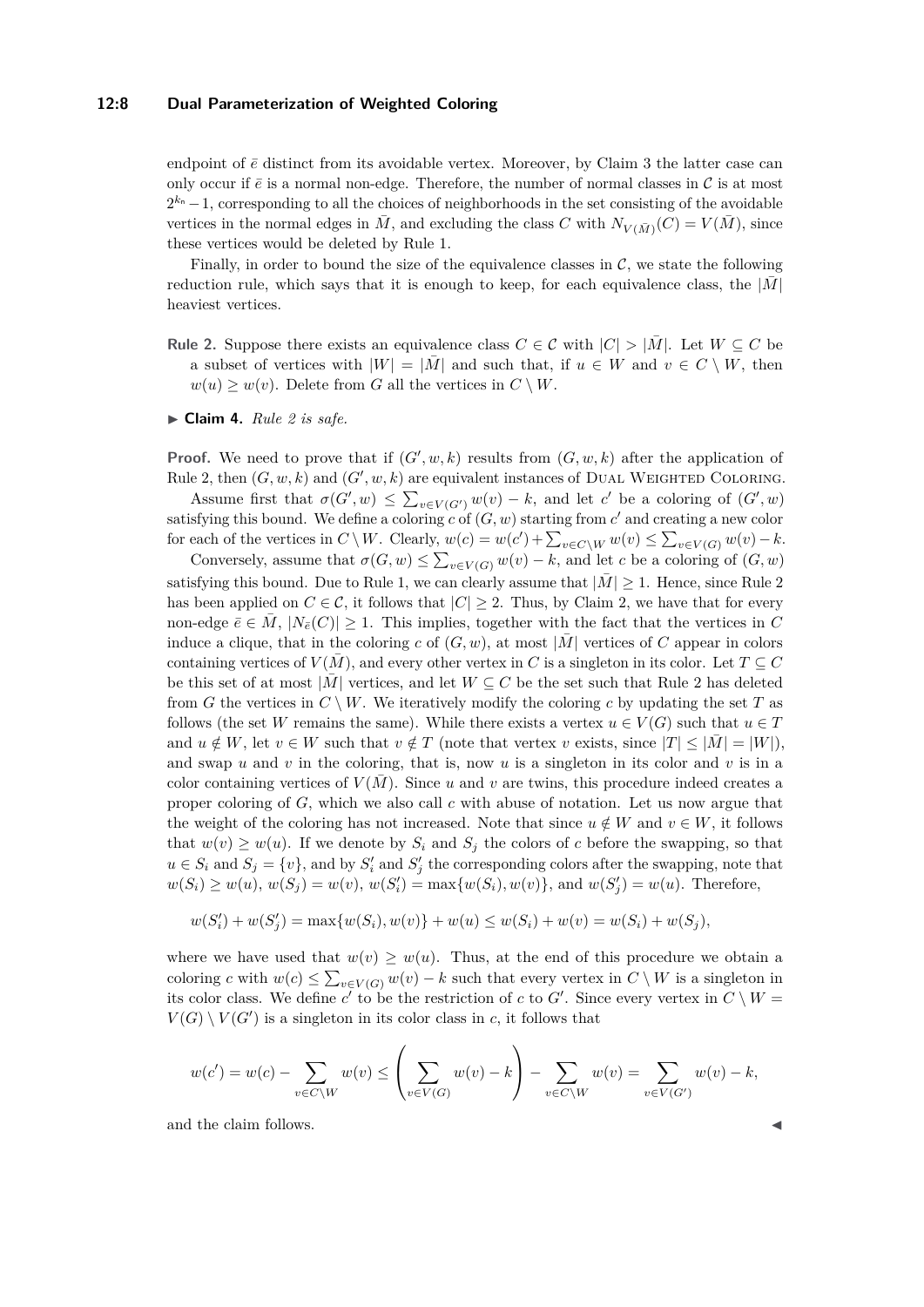We can easily apply Rule 2 exhaustively in polynomial time to all the classes  $C \in \mathcal{C}$ with  $|C| > |M|$ . We call an instance *reduced* if none of Rule 1 and Rule 2 can be applied anymore. The above discussion implies that if  $(G, w, k)$  is a reduced instance, then

$$
|V(G)| = |V(\bar{M})| + |K| \le 2(k-1) + k_{\mathsf{s}} + (2^{k_{\mathsf{n}}}-1) \cdot (k-1).
$$

Using that  $k_s + k_n \leq k - 1$ , from the above equation we get that

$$
|V(G)| \le 2(k-1) + (2^{k-1} - 1) \cdot (k-1) = (2^{k-1} + 1) \cdot (k-1),
$$

and the theorem follows.

It is worth mentioning that the analysis of the kernel size in the proof of Theorem [2](#page-5-1) is tight. Indeed, let *G* consist of an antimatching  $\overline{M}$  of size  $k-1$ , and let *K* consist of  $2^{k-1}-1$ equivalence classes with *k* − 1 vertices, each having a distinct non-complete neighborhood in the set consisting of one (arbitrary) vertex of each non-edge in  $\overline{M}$ . One can easily check that  $|V(G)| = (2^{k-1} + 1) \cdot (k-1)$ , that none of Rule 1 and Rule 2 can be applied to *G*, and that *G* contains no antimatching strictly larger than  $k - 1$ .

We complement the result of Theorem [2](#page-5-1) by showing that, unless  $NP \subseteq \text{coNP/poly}$ , the problem does not admit polynomial kernels.

<span id="page-8-0"></span>▶ **Theorem 3.** *The* DUAL WEIGHTED COLORING *problem does not admit a polynomial kernel unless* NP ⊆ coNP*/*poly*, even on split graphs with only two different weights.*

**Proof.** We present a polynomial parameter transformation from the SET COVER problem parameterized by the size of the universe; Dom et al. [\[15\]](#page-12-13) proved that this problem does not admit a polynomial kernel unless NP ⊆ coNP*/*poly. Our reduction is almost the same as the reduction of Demange et al. [\[12\]](#page-12-2) from SET COVER to WEIGHTED COLORING on split graphs. only the vertex weights change. Let  $(U, \mathcal{S}, k, \ell)$  be an instance of SET COVER, where S is a family of sets of elements over a universe *U* of size *k*, and the question is whether there exists a subset  $\mathcal{S}' \subseteq \mathcal{S}$  of at most  $\ell$  sets covering all the elements of *U*. We construct an instance  $(G, w, k')$  of DUAL WEIGHTED COLORING as follows. The graph *G* contains a clique *K* on  $|S|$  vertices and an independent set *I* on *k* vertices. The vertices of *K* and *I* are associated, respectively, with the sets in  $S$  and the elements in  $U$ . There is an edge between a vertex in *K* and a vertex in *I* if and only if the corresponding set does not contain the corresponding element. All the vertices in  $K$  have weight  $\ell$ , and all the vertices in  $I$ have weight  $\ell + 1$ . Note that *G* is indeed a split graph with only two different weights. Finally, we set  $k' = k(\ell + 1) - \ell$ . Since we can clearly assume that  $\ell \leq k$ , as otherwise the instance is trivial, it follows that  $k' = \mathcal{O}(k^2)$ , which is required in a polynomial parameter transformation. We claim that  $(U, \mathcal{S}, k, \ell)$  is a yes-instance of SET COVER if and only if  $\sigma(G, w) \leq \sum_{v \in V(G)} w(v) - k'.$ 

Assume first that  $(U, \mathcal{S}, k, \ell)$  is a yes-instance, and let  $\mathcal{S}' \subseteq \mathcal{S}$  be a solution with  $|\mathcal{S}'| \leq \ell$ . We define a coloring *c* of *G* as follows. We start with a color for each vertex in *K* and, for every element of *U*, we include its corresponding vertex of *I* into one of the colors corresponding to the sets in S' containing that element. One can easily check that  $w(c) \leq |\mathcal{S}| \cdot \ell + \ell =$  $\sum_{v \in V(G)} w(v) - k'$ .

Conversely, assume that  $\sigma(G, w) \le \sum_{v \in V(G)} w(v) - k' = |\mathcal{S}| \cdot \ell + \ell$ , and let *c* be a coloring of  $(G, k)$  achieving this bound. Since  $\sum_{v \in K} w(v) = |\mathcal{S}| \cdot \ell$  and the vertices in *I* have weight  $\ell + 1$ , all the vertices in *I* have to be included in at most  $\ell$  out of the  $|S|$  colors of *c* containing the vertices of the clique  $K$ . By construction of  $G$ , this is possible only if there exists a subset of at most  $\ell$  sets in  $\mathcal S$  covering all the elements of  $U$ , and the theorem follows.

$$
\blacksquare
$$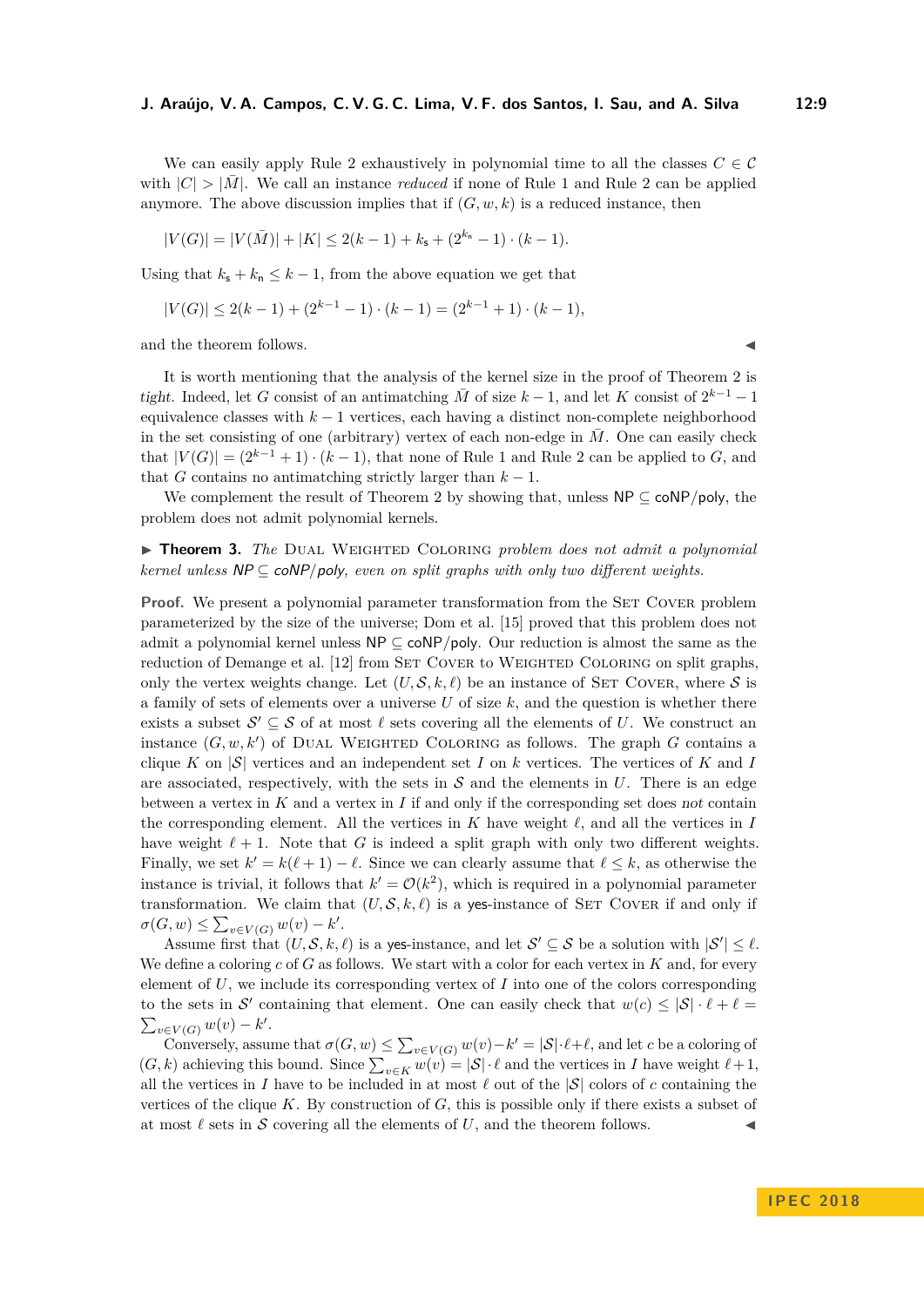## **12:10 Dual Parameterization of Weighted Coloring**

In view of Theorem [3,](#page-8-0) in what follows we focus on identifying graph classes on which the Dual Weighted Coloring problem admits a polynomial kernel.

**If Remark.** The problem clearly admits a kernel of size  $\mathcal{O}(k)$  on sparse graphs, since if there are no large cliques, then the clique *K* defined in the proof of Theorem [3](#page-8-0) (that is, the remaining vertices of those in a maximum antimatching) is of constant size. More formally, if  $\omega$  is the maximum clique size of a graph in the class, then we get a kernel with at most  $2k - 2 + \omega$  vertices.

In our next result we provide a polynomial kernel on a relevant class of dense graphs, namely that of interval graphs.

<span id="page-9-1"></span>**Proposition 4.** The DUAL WEIGHTED COLORING *problem restricted to interval graphs admits a kernel with at most*  $k^3 - k^2 + k - 1$  *vertices.* 

**Proof.** We will proceed as in the proof of Theorem [2](#page-5-1) and show that, if the input graph *G* is an interval graph, then the number of equivalence classes is quadratic in the parameter *k*. As before, we assume that  $\overline{M}$  is a maximum antimatching of *G*, that  $|\overline{M}| \leq k - 1$ , and also that Rule 1 and Rule 2 have been exhaustively applied. We also consider  $K = V(G) \setminus V(\overline{M})$ and, as before, note that *K* induces a clique.

We will show that the number of maximal cliques of *G* is bounded by a linear function of  $|M|$ . For that, we will make use of a well-known result of Fulkerson and Gross [\[22\]](#page-13-16) stating that a graph *G* is an interval graph if and only if the  $0/1$  incidence matrix  $M$  of vertices and maximal cliques of  $G$  has the *consecutive ones property*, i.e., the columns of  $M$  can be permuted so that the ones in each row appear consecutively. A consequence of this result is that the set C of maximal cliques of G can be arranged as  $\{C_1, \ldots, C_p\}$  in such a way that, for each vertex *v*, there are indices  $\ell_v$  and  $r_v$  such that  $v \in C_i$  if and only if  $\ell_v \leq i \leq r_v$ . It is worth mentioning that this property appears implicitly in [\[23,](#page-13-17) proof of Theorem 2].

Note that the incidence of a vertex to the maximal cliques completely defines its neighborhood. This implies that *G* has at most  $\binom{p}{2}$  neighborhood classes. Hence, for obtaining a cubic kernel it suffices to show that  $p = \mathcal{O}(k)$ . In what follows we provide explicit bounds on both *p* and the size of the kernel; we will show later that these bounds are tight.

<span id="page-9-0"></span>► Claim 5. Let *G* be an interval graph with  $p \geq 2$  maximal cliques and let  $\overline{M}$  be a maximum *antimatching of G. Then*  $p \leq 2|\bar{M}| + 1$ .

**Proof.** We proceed by induction on *p*. Clearly, if  $p \in \{2, 3\}$ , then there are at least two non-adjacent vertices, so  $|\bar{M}| \geq 1$  and  $p \leq 2|\bar{M}| + 1$ .

Let  $\{C_1, \ldots, C_p\}$  be an ordering of the maximal cliques of *G* as defined above. Since the  $C_i$ 's are maximal cliques, for any two consecutive cliques  $C_i$  and  $C_{i+1}$  it holds that  $C_i \setminus C_{i+1} \neq \emptyset$  and  $C_{i+1} \setminus C_i \neq \emptyset$ . In particular, together with the consecutive ones property, this implies that *C*<sup>1</sup> has an exclusive vertex *u*, that is, a vertex that does not belong to any maximal clique other than  $C_1$ . Similarly,  $C_p$  has an exclusive vertex  $v$ . Let  $G' = G[V(G) \setminus \{u, v\}], \overline{M}'$  be a maximum antimatching of  $G'$ , and  $p'$  be the number of maximal cliques of *G'*. By the induction hypothesis,  $p' \leq 2|\bar{M}'| + 1$ .

Note that  $C_2, \ldots, C_{p-1}$  are maximal cliques in *G'*, hence  $p-2 \leq p'$ . On the other hand,  $|\bar{M}'| \leq |\bar{M}|-1$ , otherwise  $\bar{M}' \cup \{uv\}$  would be an antimatching of cardinality greater than  $|M|$  in *G*. Putting all together,

$$
p-2\leq p'\leq 2|\bar{M}'|+1\leq 2(|\bar{M}|-1)+1=2|\bar{M}|-1,
$$

and  $p \leq 2|M| + 1$ . This completes the proof of the claim.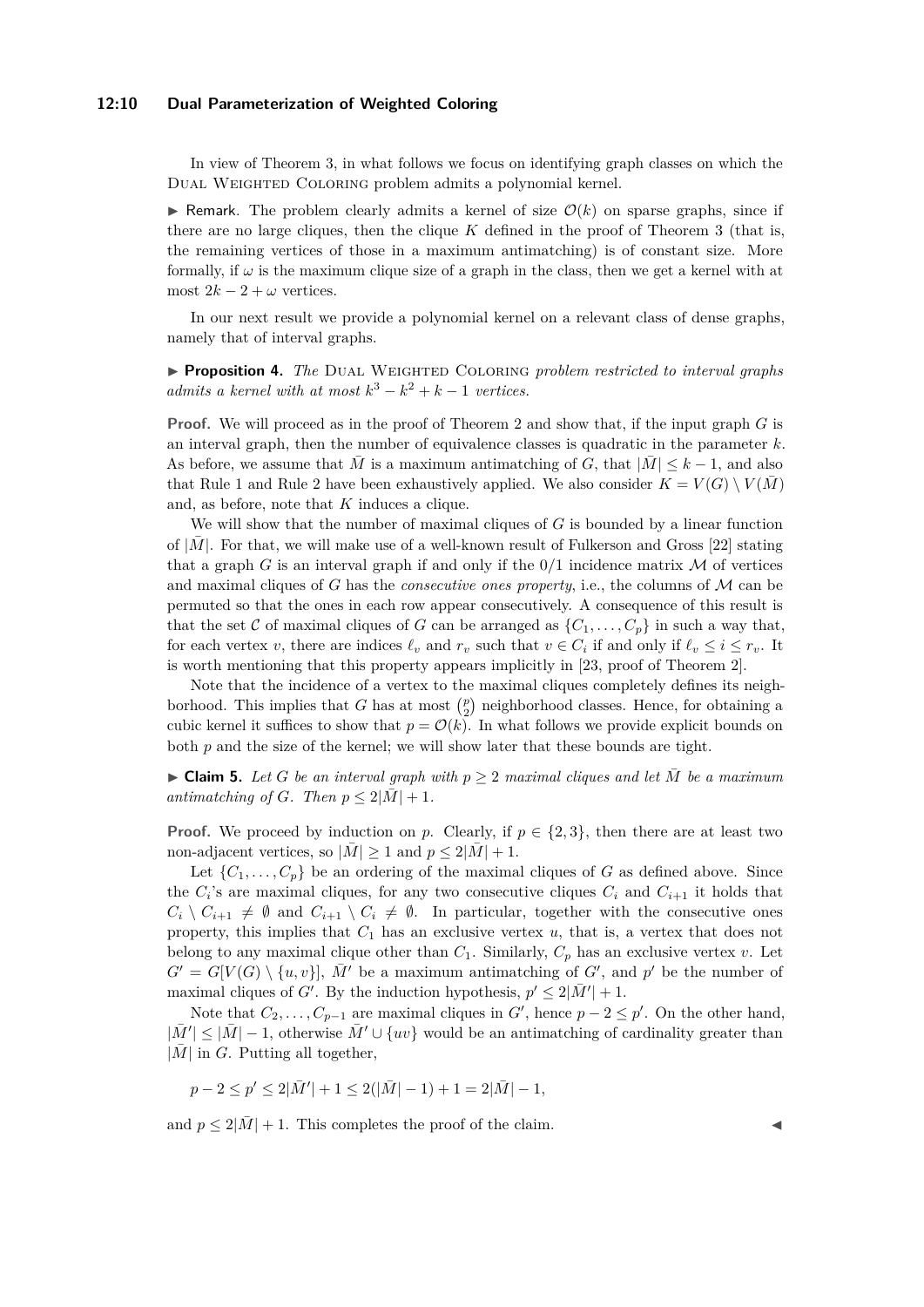Since *K* is a clique, there is an index *i* such that  $K \subseteq C_i$ . For each  $v \in K$ , let  $\ell_v$  be the smallest index such that  $v \in C_{\ell_v}$  and  $r_v$  be the largest index such that  $v \in C_{r_v}$ . Recall that  $\ell_v$ and  $r_v$  completely define the neighborhood of *v*. Note that for all  $v \in K$ ,  $\ell_v \leq i \leq r_v$  and that either  $\ell_v \neq 1$  or  $r_v \neq p$ , since otherwise *v* would be a universal vertex, which is impossible because we applied Rule 1 exhaustively. Hence, the maximum number of distinct possible combinations of indices  $\ell_v$  and  $r_v$  is  $i \cdot (p - i + 1) - 1$ , which is maximized when  $i = \lfloor \frac{p+1}{2} \rfloor$ , giving a total number of

$$
\left\lfloor \frac{p+1}{2} \right\rfloor \cdot \left\lceil \frac{p+1}{2} \right\rceil - 1
$$

distinct equivalence classes. Using the fact that  $p \leq 2|M|+1$  by Claim [5,](#page-9-0) and that  $|M| \leq k-1$ , we get

$$
\left\lfloor \frac{p+1}{2} \right\rfloor \cdot \left\lceil \frac{p+1}{2} \right\rceil - 1 = k^2 - 1.
$$

Since, by virtue of the application of Rule 2, each class has at most  $(k-1)$  elements, we have

$$
|V(G)| = |V(\bar{M})| + |V(K)| \le 2(k-1) + (k-1) \cdot (k^2 - 1) = k^3 - k^2 + k - 1.
$$

Similarly to Theorem [2,](#page-5-1) we can show that the analysis of the kernel size in the proof of Proposition [4](#page-9-1) is tight. Indeed, given an integer *k*, it is possible to build an interval graph with  $2k - 1$  maximal cliques, with  $(k - 1)$  vertices belonging exactly to cliques  $C_i, \ldots, C_j$ , for each

$$
(i,j) \in [1,k] \times [k, 2k-1] \setminus \{(1,2k-1)\},\
$$

and one exclusive vertex in each clique, except for clique  $C_k$ , corresponding to vertices of  $V(M)$ . That interval graph attains the bound in the statement of Proposition [4](#page-9-1) and cannot be reduced by Rule 1 or Rule 2.

 $\triangleright$  Remark. The result of Proposition [4](#page-9-1) cannot be generalized to chordal graphs, as split graphs are chordal, and by Theorem [3](#page-8-0) the existence of a polynomial kernel on split graphs would imply that NP ⊆ coNP*/*poly.

Our last result deals with a subclass of split graphs motivated by the fact that Dual WEIGHTED COLORING on split graphs seems to have a close relation with the SET COVER problem.

<span id="page-10-0"></span>**Proposition 5.** The DUAL WEIGHTED COLORING *problem restricted to split graphs such that each vertex in the clique has at most d non-neighbors in the stable set, for some constant*  $d \geq 1$ , admits a kernel with at most  $k^{d+1}$  vertices. Furthermore, for any  $d \geq 2$  and  $\varepsilon > 0$ , a kernel with  $\mathcal{O}(k^{\frac{d-3}{2}-\varepsilon})$  vertices does not exist unless  $\mathsf{NP} \subseteq \mathsf{coNP/poly}.$ 

**Proof.** For the positive result, let  $(G, w, k)$  be an instance of DUAL WEIGHTED COLORING, with *G* being a split graph such that each vertex in the clique has at most *d* non-neighbors in the stable set, for some integer  $d \geq 2$ . We mimic the proof of Theorem [2,](#page-5-1) and we slightly change the analysis. Recall that  $|V(M)| \leq 2(k-1)$  and that the number of special classes in  $\mathcal{C}$ , each containing exactly one vertex, is at most  $k_s$ . Concerning the normal classes in  $\mathcal{C}$ , we will obtain an improved bound using that each vertex in the clique has at most *d* non-neighbors in the stable set, and therefore in the graph *G* itself as well. Thus, the number of distinct neighborhoods in the set consisting of the avoidable vertices in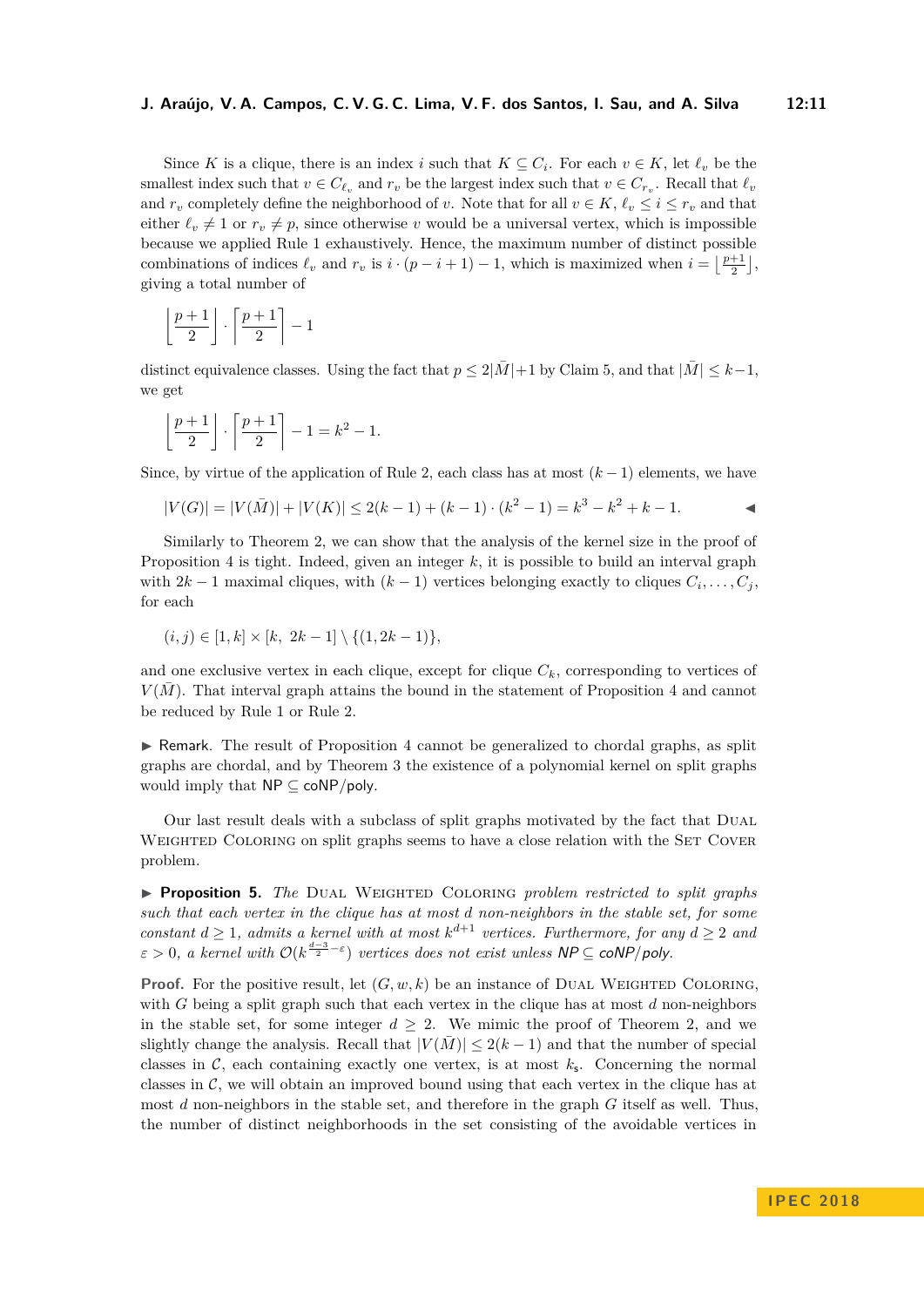## **12:12 Dual Parameterization of Weighted Coloring**

the normal edges in  $\overline{M}$ , which is an upper bound on the number of normal classes, is at most  $\sum_{i=0}^d \binom{k_n}{i} \leq \sum_{i=0}^d$  $\frac{k_0^i}{i!} \leq \max\{2, k_n^d\}$ , where the last inequality can be easily proved by induction.

Therefore, if  $(G, w, k)$  is a reduced instance, then

$$
|V(G)| = |V(\bar{M})| + |K| \le 2(k-1) + k_{\mathsf{s}} + k_{\mathsf{n}}^d \cdot (k-1)
$$
  
\n
$$
\le 2(k-1) + (k-1)^d \cdot (k-1) \le k^{d+1}.
$$

For the negative result, we reuse the reduction of Theorem [3,](#page-8-0) but starting from the *d*-SET COVER problem, that is, the restriction of SET COVER to instances where each set contains at most *d* elements. Hermelin and Wu [\[30\]](#page-13-18) proved that, for any fixed  $d \geq 2$ , *d*-SET COVER does not admit kernels of size  $\mathcal{O}(k^{d-3-\epsilon})$  for any  $\epsilon > 0$ , unless NP  $\subseteq \text{coNP/poly}$ , where  $k$  is the size of the solution. Nevertheless, in the hardness proof for  $d$ -SET COVER given in [\[30\]](#page-13-18), the size of the universe of the constructed instance is equal to *kd*. Therefore, we can conclude that *d*-SET COVER does not admit kernels of size  $\mathcal{O}(k^{d-3-\epsilon})$  for any  $\varepsilon > 0$ , unless  $\mathsf{NP} \subseteq \mathsf{coNP/poly}$ , where *k* is the size of the universe. Moreover, the results in [\[30\]](#page-13-18) also rule out the existence of a *bikernel*, that is, a relaxed kernelization notion where the output instance is not necessarily of the same problem.

Given an instance  $(U, \mathcal{S}, k, \ell)$  of *d*-SET COVER, where *k* is the size of the universe, we construct an instance  $(G, w, k')$  of DUAL WEIGHTED COLORING as in the proof of Theorem [3.](#page-8-0) Note that *G* is indeed a split graph such that each vertex in the clique has at most *d* nonneighbors in the stable set, and recall that  $k' = k(\ell + 1) - \ell$ . Since we may assume that  $\ell \leq k$ , it follows that  $k' \leq k^2$ . Assume for contradiction that DUAL WEIGHTED COLORING restricted to this type of instances admits a kernel with  $\mathcal{O}(k^{\frac{d-3}{2}-\varepsilon})$  vertices, for some  $\varepsilon > 0$ . Then the composition of the above reduction with such a kernel would yield a *bikernel* for *d*-SET COVER of size  $\mathcal{O}(k^{d-3-\epsilon})$  for some  $\epsilon > 0$ , which is impossible by the results of [\[30\]](#page-13-18) unless NP ⊆ coNP*/*poly. J

## <span id="page-11-2"></span>**5 Further research**

In this article we investigated the dual parameterization of the WEIGHTED COLORING problem, and we provided several positive and negative results, especially concerning polynomial kernelization. It would be interesting to identify other classes of (dense) graphs on which the problem admits polynomial kernels. It remains to close the gap in the degree of the polynomial kernels on the subclasses of split graphs considered in Proposition [5.](#page-10-0) Another question is whether the cubic kernel on interval graphs given in Proposition [4](#page-9-1) can be improved, even on proper interval graphs.

Concerning Theorem [1,](#page-4-1) using the techniques of Björklund et al. [\[4\]](#page-12-0) it may be possible to compute the values  $T(X, i)$  defined in the proof, for every X and *i*, in time  $2^{|V(\bar{M})|} \cdot n^{\mathcal{O}(1)}$ .  $\max_{v \in V(G)} w(v)$ , which would yield an overall running time of  $4^k \cdot n^{\mathcal{O}(1)} \cdot \max_{v \in V(G)} w(v)$ . Finally, one could try to prove lower bounds under the SETH (see [\[36\]](#page-13-13)) on the running time of any FPT algorithm solving Dual Weighted Coloring, hopefully getting close to the running time given in Theorem [1.](#page-4-1)

## **References**

<span id="page-11-1"></span>**<sup>1</sup>** Júlio Araújo, Julien Baste, and Ignasi Sau. Ruling out FPT algorithms for Weighted Coloring on forests. *Theoretical Computer Science*, 729:11–19, 2018.

<span id="page-11-0"></span>**<sup>2</sup>** Júlio Araújo, Nicolas Nisse, and Stéphane Pérennes. Weighted Coloring in Trees. *SIAM Journal on Discrete Mathematics*, 28(4):2029–2041, 2014.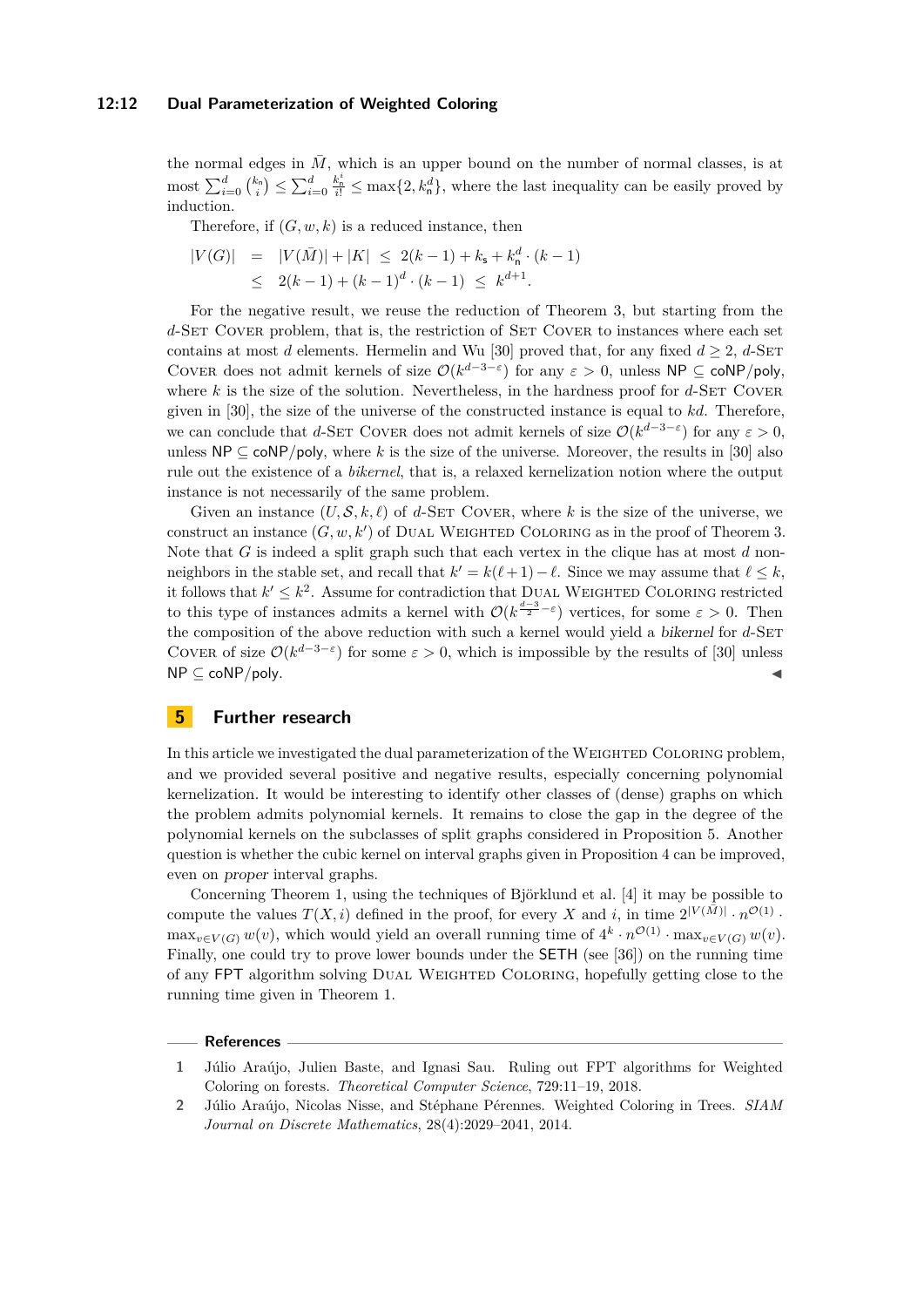- <span id="page-12-11"></span>**3** Manu Basavaraju, Mathew C. Francis, M. S. Ramanujan, and Saket Saurabh. Partially Polynomial Kernels for Set Cover and Test Cover. *SIAM Journal on Discrete Mathematics*, 30(3):1401–1423, 2016. [doi:10.1137/15M1039584](http://dx.doi.org/10.1137/15M1039584).
- <span id="page-12-0"></span>**4** Andreas Björklund, Thore Husfeldt, and Mikko Koivisto. Set Partitioning via Inclusion-Exclusion. *SIAM Journal on Computing*, 39(2):546–563, 2009.
- <span id="page-12-15"></span>**5** Hans L. Bodlaender, Rodney G. Downey, Michael R. Fellows, and Danny Hermelin. On problems without polynomial kernels. *Journal of Computer and System Sciences*, 75(8):423– 434, 2009.
- <span id="page-12-16"></span>**6** Hans L. Bodlaender, Bart M. P. Jansen, and Stefan Kratsch. Kernelization Lower Bounds by Cross-Composition. *SIAM Journal on Discrete Mathematics*, 28(1):277–305, 2014.
- <span id="page-12-17"></span>**7** Hans L. Bodlaender, Stéphan Thomassé, and Anders Yeo. Kernel bounds for disjoint cycles and disjoint paths. *Theoretical Computer Science*, 412(35):4570–4578, 2011. [doi:](http://dx.doi.org/10.1016/j.tcs.2011.04.039) [10.1016/j.tcs.2011.04.039](http://dx.doi.org/10.1016/j.tcs.2011.04.039).
- <span id="page-12-10"></span>**8** Édouard Bonnet and Vangelis Th. Paschos. Dual parameterization and parameterized approximability of subset graph problems. *RAIRO - Operations Research*, 51(1):261–266, 2017. [doi:10.1051/ro/2016018](http://dx.doi.org/10.1051/ro/2016018).
- <span id="page-12-9"></span>**9** Benny Chor, Mike Fellows, and David W. Juedes. Linear Kernels in Linear Time, or How to Save *k* Colors in  $O(n^2)$  Steps. In *Proc. of the 30th International Workshop on Graph-Theoretic Concepts in Computer Science (WG)*, volume 3353 of *LNCS*, pages 257–269, 2004. [doi:10.1007/978-3-540-30559-0\\_22](http://dx.doi.org/10.1007/978-3-540-30559-0_22).
- <span id="page-12-6"></span>**10** Marek Cygan, Fedor V. Fomin, Lukasz Kowalik, Daniel Lokshtanov, Dániel Marx, Marcin Pilipczuk, Michal Pilipczuk, and Saket Saurabh. *Parameterized Algorithms*. Springer, 2015.
- <span id="page-12-3"></span>**11** Dominique de Werra, Marc Demange, Bruno Escoffier, Jérôme Monnot, and Vangelis Th. Paschos. Weighted coloring on planar, bipartite and split graphs: Complexity and approximation. *Discrete Applied Mathematics*, 157(4):819–832, 2009.
- <span id="page-12-2"></span>**12** Marc Demange, Dominique de Werra, Jérôme Monnot, and Vangelis Th. Paschos. Weighted Node Coloring: When Stable Sets Are Expensive. In *Proc. of the 28th International Workshop on Graph-Theoretic Concepts in Computer Science (WG)*, volume 2573 of *LNCS*, pages 114–125. Springer, 2002.
- <span id="page-12-7"></span>**13** Marc Demange, Pascal Grisoni, and Vangelis Th. Paschos. Approximation Results for the Minimum Graph Coloring Problem. *Information Processing Letters*, 50(1):19–23, 1994. [doi:10.1016/0020-0190\(94\)90039-6](http://dx.doi.org/10.1016/0020-0190(94)90039-6).
- <span id="page-12-14"></span>**14** Reinhard Diestel. *Graph Theory*, volume 173. Springer-Verlag, 4th edition, 2010.
- <span id="page-12-13"></span>**15** Michael Dom, Daniel Lokshtanov, and Saket Saurabh. Kernelization Lower Bounds Through Colors and IDs. *ACM Transactions on Algorithms*, 11(2):13:1–13:20, 2014. [doi:10.1145/2650261](http://dx.doi.org/10.1145/2650261).
- <span id="page-12-5"></span>**16** R. G. Downey and M. R. Fellows. *Fundamentals of Parameterized Complexity*. Texts in Computer Science. Springer, 2013.
- <span id="page-12-8"></span>**17** Rong-chii Duh and Martin Fürer. Approximation of *k*-Set Cover by Semi-Local Optimization. In *Proc. of the 29th Annual ACM Symposium on the Theory of Computing (STOC)*, pages 256–264, 1997. [doi:10.1145/258533.258599](http://dx.doi.org/10.1145/258533.258599).
- <span id="page-12-1"></span>**18** Bruno Escoffier. Saving Colors and Max Coloring: Some Fixed-Parameter Tractability Results. In *Proc. of the 42nd International Workshop on Graph-Theoretic Concepts in Computer Science (WG)*, volume 9941 of *LNCS*, pages 50–61, 2016.
- <span id="page-12-4"></span>**19** Bruno Escoffier, Jérôme Monnot, and Vangelis Th. Paschos. Weighted Coloring: further complexity and approximability results. *Information Processing Letters*, 97(3):98–103, 2006.
- <span id="page-12-12"></span>**20** Fedor V. Fomin and Dieter Kratsch. *Exact Exponential Algorithms*. Texts in Theoretical Computer Science. An EATCS Series. Springer, 2010.